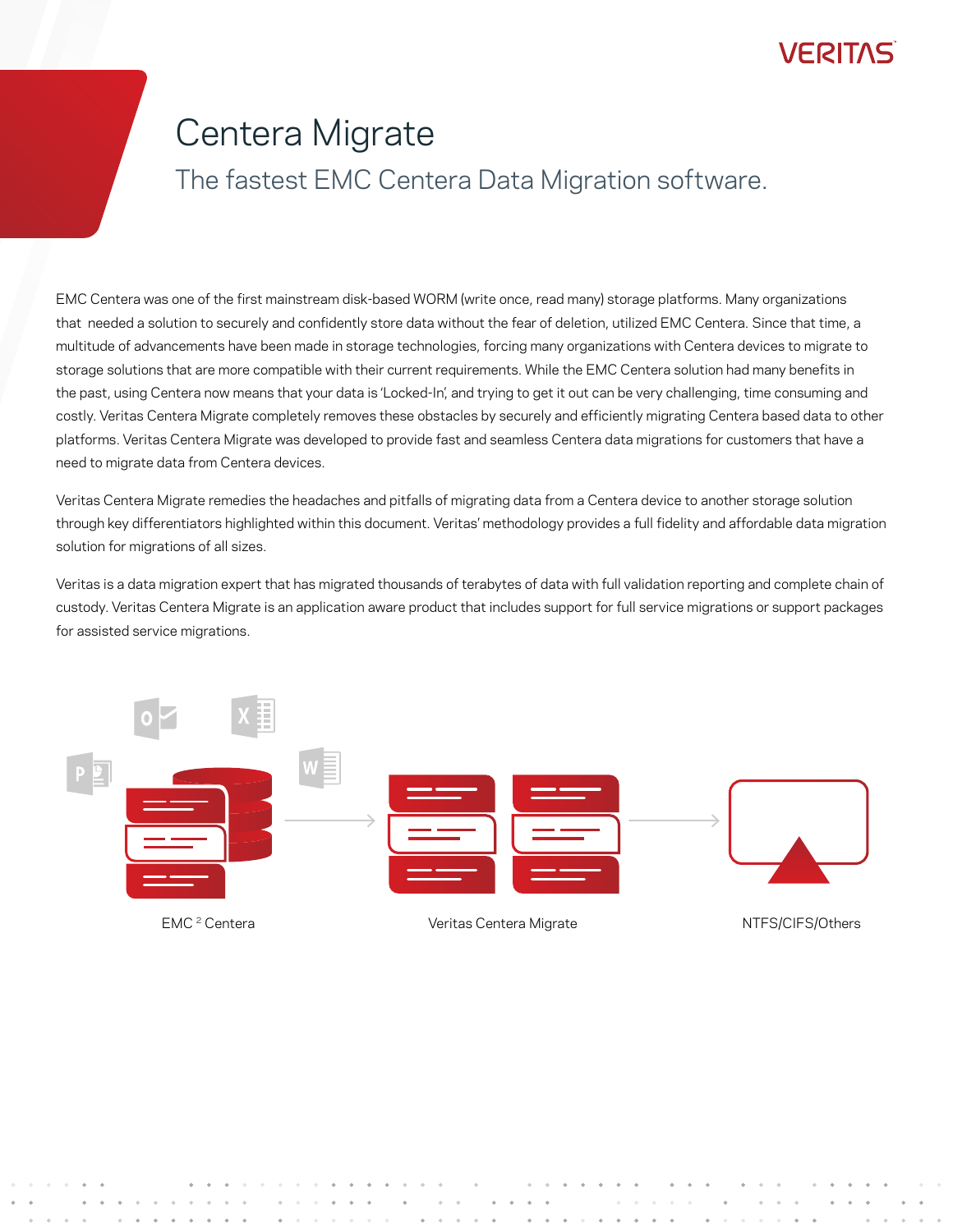#### How It Works

Veritas Centera Migrate is 10x faster than a typical Centera data migration. Here's how:

- Performance: Multi-threaded architecture designed specifically for scalability and speed.
- Reporting: Complete auditing of each individual item migrated and robust reporting for compliance purposes.
- Enterprise Vault Aware: Unique ability to migrate Veritas Enterprise Vault data with or without collections enabled on the Centera device. Migrates data between old and new versions of Enterprise Vault without any re-ingestion needed.
- EMC SourceOne Aware: EMC SourceOne data can be migrated to another storage device with the folder structure intact.
- Migrate Any File Data: Capable of migrating regular file data to a new storage location.
- Stay informed: Clear insight through the migrator GUI to monitor the migration process.
- Migrate only specific data: If there is a need to only migrate specific data, Veritas Centera Migrate has built in filtering technologies that can be utilized during the migration.

#### **Benefits**

- Not Application Dependent: Many migration solutions will utilize the application that has the data stored. Veritas Centera Migrate is not dependent on any application information. Our solution will migrate data straight from Centera to alternate storage. There is no need to pull data via the application; there is no need to do an export that is conducted via old technologies that is time consuming. Many applications, especially archiving applications, were not designed for mass export of data, they were designed for mass import so going through the application can cause inefficiencies and sometime inaccuracy of migrating the data.
- Application Aware: While our solution is not dependent on the application it is aware of it. For example, as listed in our key features in benefits, Veritas Centera Migrate is Enterprise Vault and SourceOne aware. Meaning we have customized our tool to migrate data from these solutions that will make the migration more seamless and in the correct formats.
- Scalable: Many vendors will claim scalability and its true many solutions are scalable. However scalability comes with a strong understanding of migrations and is not only dependent on the software. Our migration experts know how to balance existing infrastructure with migration needs to ensure the migrations are running optimally and the correct hardware is in place to ensure other activities outside the migration are not impacted.
- Ease of Use: The ease of use of our software allows us to provide different delivery models. If a customer wants a turn-key solution Veritas can handle the entire migration. If a customer would rather internal IT teams handle the process Veritas can quickly train customer engineers to handle the migration and Veritas is on-call for assistance as needed.

#### Challenges Conquered

Veritas Centera Migrate was developed to address many challenges associated with migrating data from Centera devices to other storage platforms. Below is a list of some of the key challenges that are addressed:

- Remove Platform Dependency: Data can now be copied directly off Centera platforms to a location of your choice to meet an organization's storage requirement needs and preferences.
- End maintenance fees: Some organizations choose to keep Centera devices around to avoid having to move sensitive data and end up paying hefty maintenance fees. The migration will save organizations money by removing the need for these fees – once migrated the Centera can be decommissioned.
- Application Independent: Centera integration is tied into many applications, which makes it difficult to move the data. In many situations data has to be exported out via the application and imported back into the application during the migration process. This is true for many archiving solutions, which is a slow process. Due to our unique methodology, this is no longer an issue and data can be migrated off without dependence on the application.